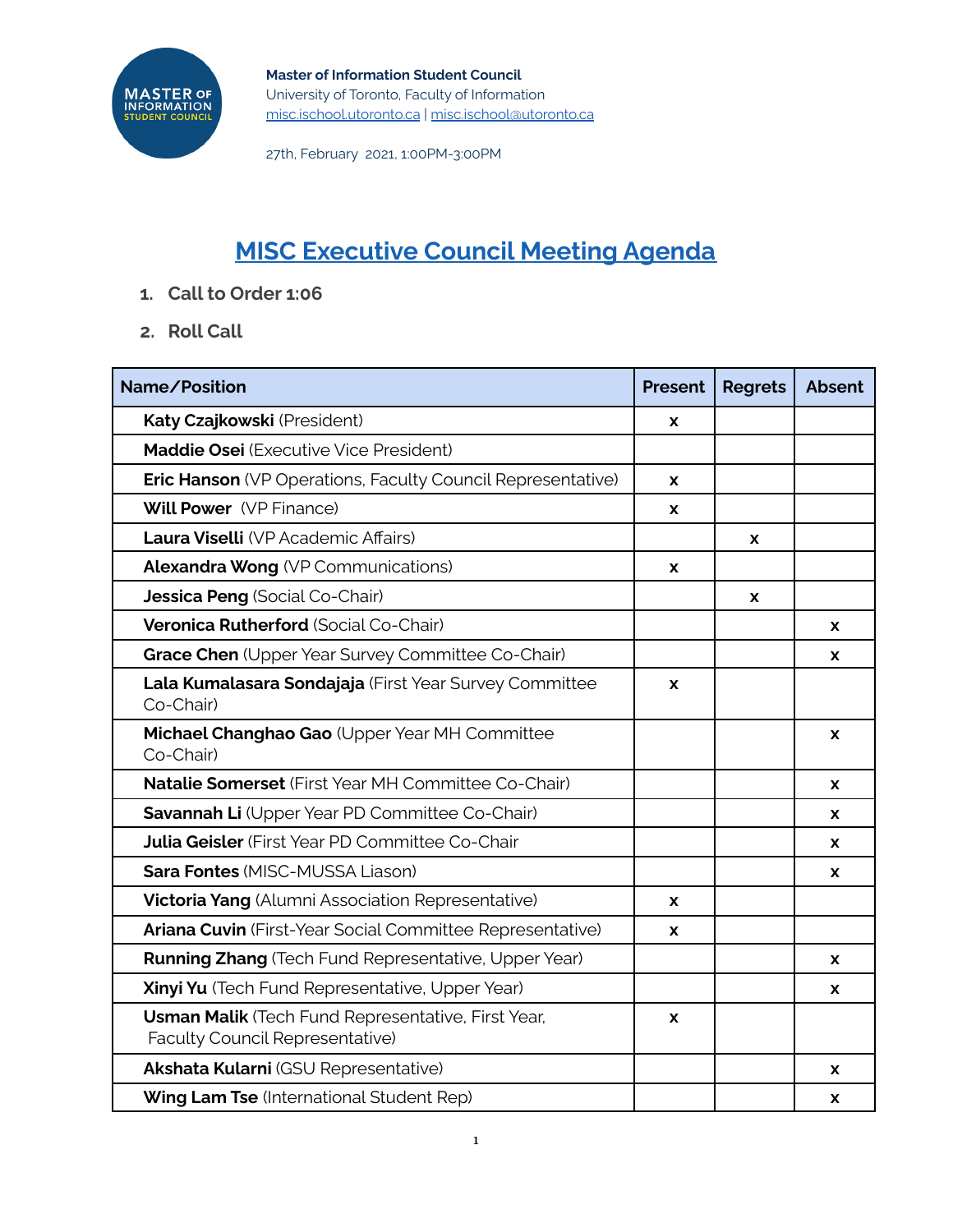

| <b>Yuhui Wang</b> (Faculty Council Representative)         |   |  |
|------------------------------------------------------------|---|--|
| <b>Risa de Rege Braga</b> (Faculty Council Representative) | x |  |
| <b>Nudrat Zehra</b> (Faculty Council Representative)       |   |  |
| <b>Guests (Present)</b>                                    |   |  |
|                                                            |   |  |
| Amy Farrow (Accessibility Interests Working Group)         | x |  |

# **3. Land Acknowledgement:**

Read by: Usman Malik

I (we) wish to acknowledge this land on which the University of Toronto operates. For thousands of years it has been the traditional land of the Huron-Wendat, the Seneca, and most recently, the Mississaugas of the Credit River. Today, this meeting place is still the home to many Indigenous people from across Turtle Island and we are grateful to have the opportunity to work on this land.

To acknowledge does not reconcile the suffering faced by these communities but we will continue to acknowledge the privilege we have to this land as we learn how to approach reconciliation with integrity.

- **4. BIRT the agenda for February 27, 2021 be adopted.**
- 5. Motion by: Katy
- 6. Seconded by: Ariana
- 7. <mark>Carried</mark>/Failed
- **8. BIRT the minutes from January 23rd, 2021 be adopted.**

Motion by: Katy Seconded by: Usman Carried/Failed

**9. Previous Business**

#### **10. Executive Committee Reports**

a. President

Reps in Programs Committee at **Faculty Council** - Officially still one member from MI, Faculty decided not to formalize two MI members on the committee even though two were present in the past. Alternatively has thought about opening up the Committee for students to openly voice their thoughts to Programs Committee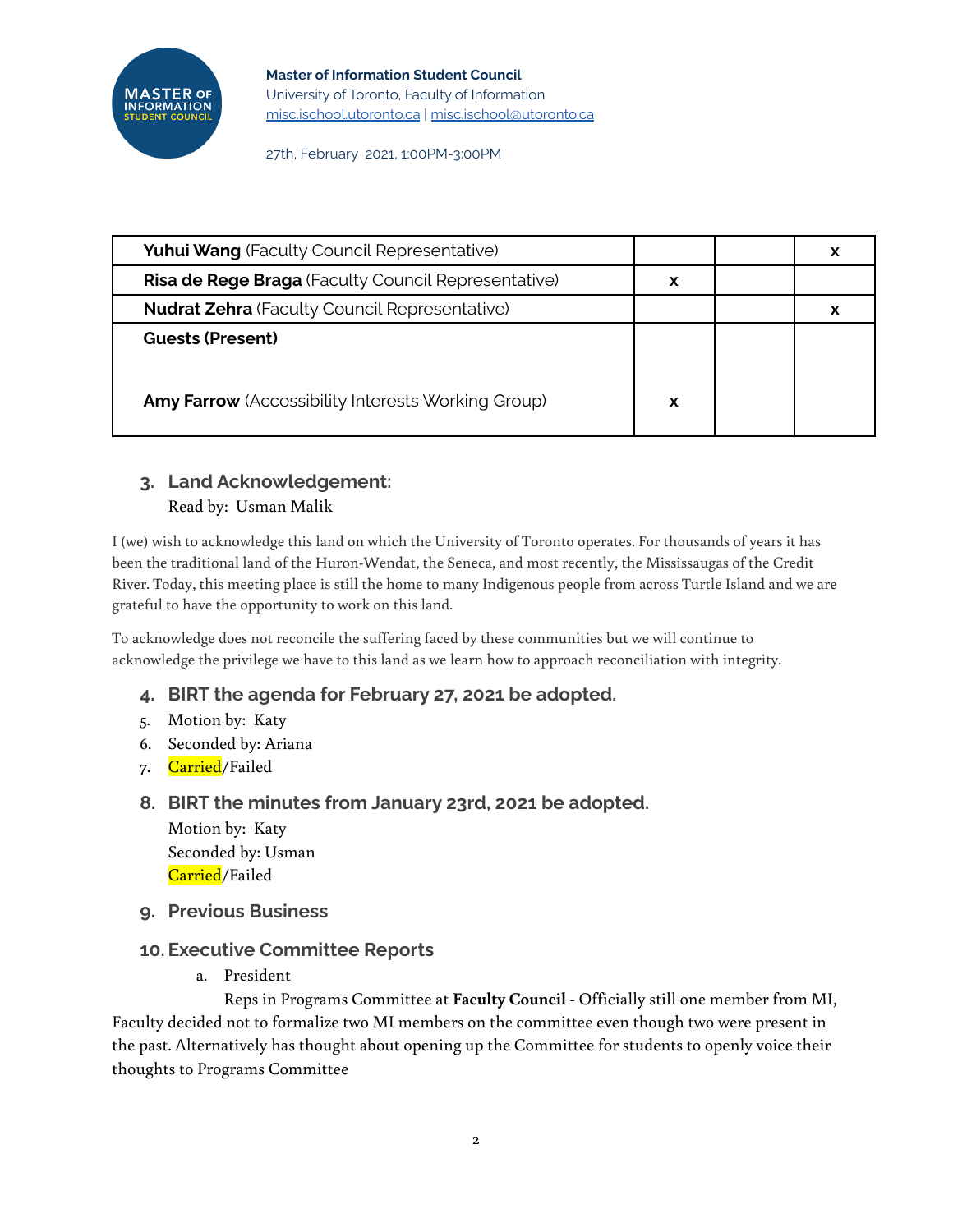#### **Master of Information Student Council**



University of Toronto, Faculty of Information [misc.ischool.utoronto.ca](http://misc.ischool.utoronto.ca) | [misc.ischool@utoronto.ca](mailto:misc.ischool@utoronto.ca)

27th, February 2021, 1:00PM-3:00PM

**UTGSU** - Looking to extend tuition extension. Donèt know how it relates to our program because we have a Tuition balance to complete at the end of the program

**Student Services**: Summer timetables in march, it will be online. Communitating the need for more bursaries for studies and getting a conversation started.

**Meeting with Wendy** - New Dean should be announced in March. A New building Working Group will be formed with MI and PhD reps.

April end of term Lunch, Coordinating with MUSSA 3rd week in April

**Motion:** Whereas the former Executive Vice President has resigned, BIRT the MISC General Council appoint Maddie Osei as the interim Executive Vice-President, in reference to Constitution item 5.10

1. In case of vacancies for whatever reason in the positions mentioned in Article 4 after the proper election time has passed during the academic year, a vote of the General Council shall suffice to appoint replacements.

> Motion by: Katy Seconded by: Ariana Carried/Failed

ii. **Motion:** BIRT the MISC General Council increase Budget Line: Meeting Food from \$320 to \$750

Motion by: Katy Seconded by: Ariana Carried/Failed

iii. **Motion:** BIRT the MISC General Council increase Budget Line: Projects from \$950 to \$1500 Motion by: Katy Seconded by: Eric Carried/Failed

- b. Vice President Academic Affairs
- c. Vice President Communications

No big updates. Continuing to the update MISC-y Business

- d. Vice President Finance
	- \$38,006.75 in the account
		- New grants also to be deposited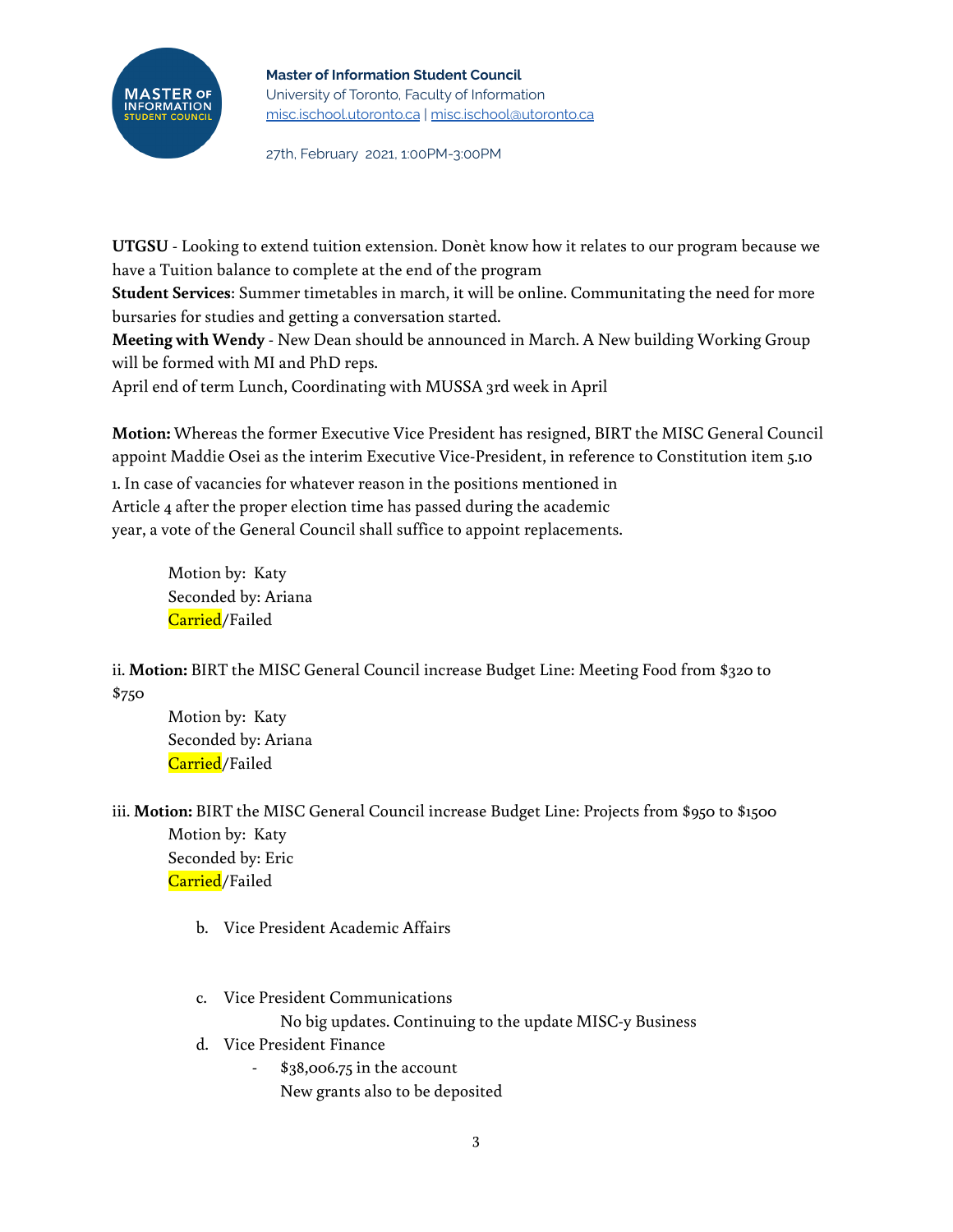

- Lots of funding still available for SSI
- Send Receipts/Invoices by April 30th
- e. Vice President Operations

Nothing new to report. Working with Victoria & PD Committee to update websites. May do outreach at some point in the future.

- f. Executive Vice-President
- g. **Motion:** BIRT the MISC General Council approve the Executive Reports as presented. Motion by: Katy Seconded by: Eric Carried/Failed

#### **11. Committee and Representative Reports**

- a. MISC-MUSSA Liaison
	- Talking about electing the next Liaison
- b. Social Committee

Still figuring out our scope especially since many groups are hosting Virtual Events

People are exhausted. Would love to have time to vent

Will hopefully build some of these programs in the next few weeks

#### c. Survey Committee

Student Experience Survey

Recruited a few more people to help

Questions on Mental Health, Student Experience, Accessibility etc.

Reach out if you have any suggestions or questions

Will start send some digital prizes.

- d. Mental Health Committee
- e. Professional Development Committee

Did first PD workshop lead by Husna Arif from Career Exploration & Education - only 4 people attended. Was looking into making a series but may not due to low turnout. iConference - April 16th. Coordinating Submissions with Natalie

Updating PD website on MISC Website - Job Board, etc.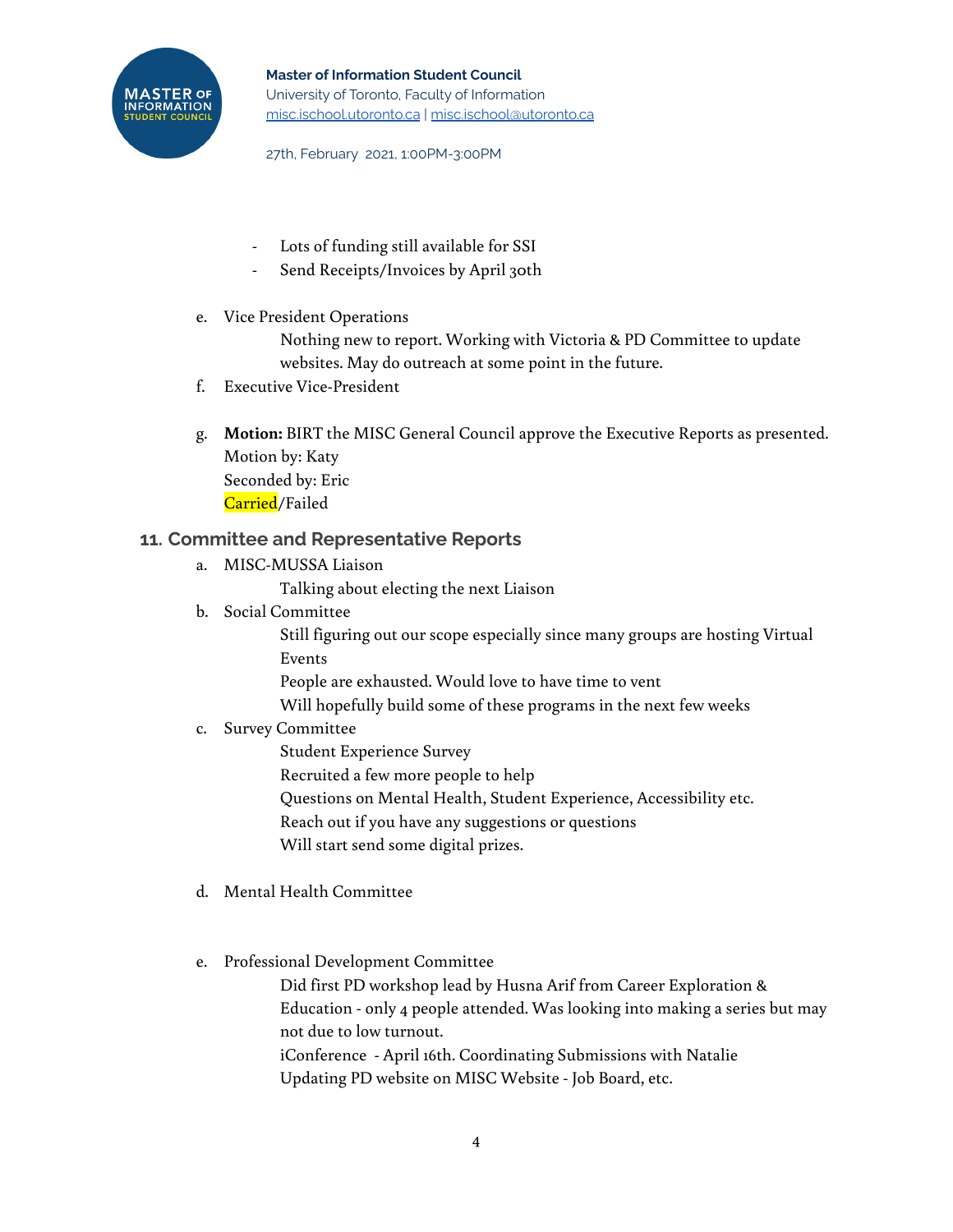

f. Faculty Council

#### g. Alumni Association Representative

FIAA Meeting on Feb 17th. Upcoming AGM on June 9th - electing a new Secretary & VP Ask an Alum - Human Library Series, successful and will hopefully continue this in the future with some modifications Mindfulness Sessions - Students are allowed to attend PD Committee looking to collaborate with MISC Alumni Reunion - Work in progress whether there are funds to invite virtual

speakers

h. T&R Working Group

Official term ending at the end of the year - requesting for it to be a permanent working group

-Last meeting was going over the terms of reference of the working group. WIll update students on it if requested.

Working on how to structure the student representative role in the future And figuring out how to make the position more official to MISC. Will hopefully be making it more permanent in MISC meetings especially as we try to be more engaged with T&R initiatives

- i. Graduate Students' Union Representatives
- j. International Student Representatives
- k. Tech Fund Representatives

Not too busy of a month - Discussed with Curtis Debi on new laptop bags. Deliberating on where to donate old Tech Fund equipment

**Motion:** BIRT the MISC General Council approve the Committee and Representative Reports as presented. Motion by: Katy

5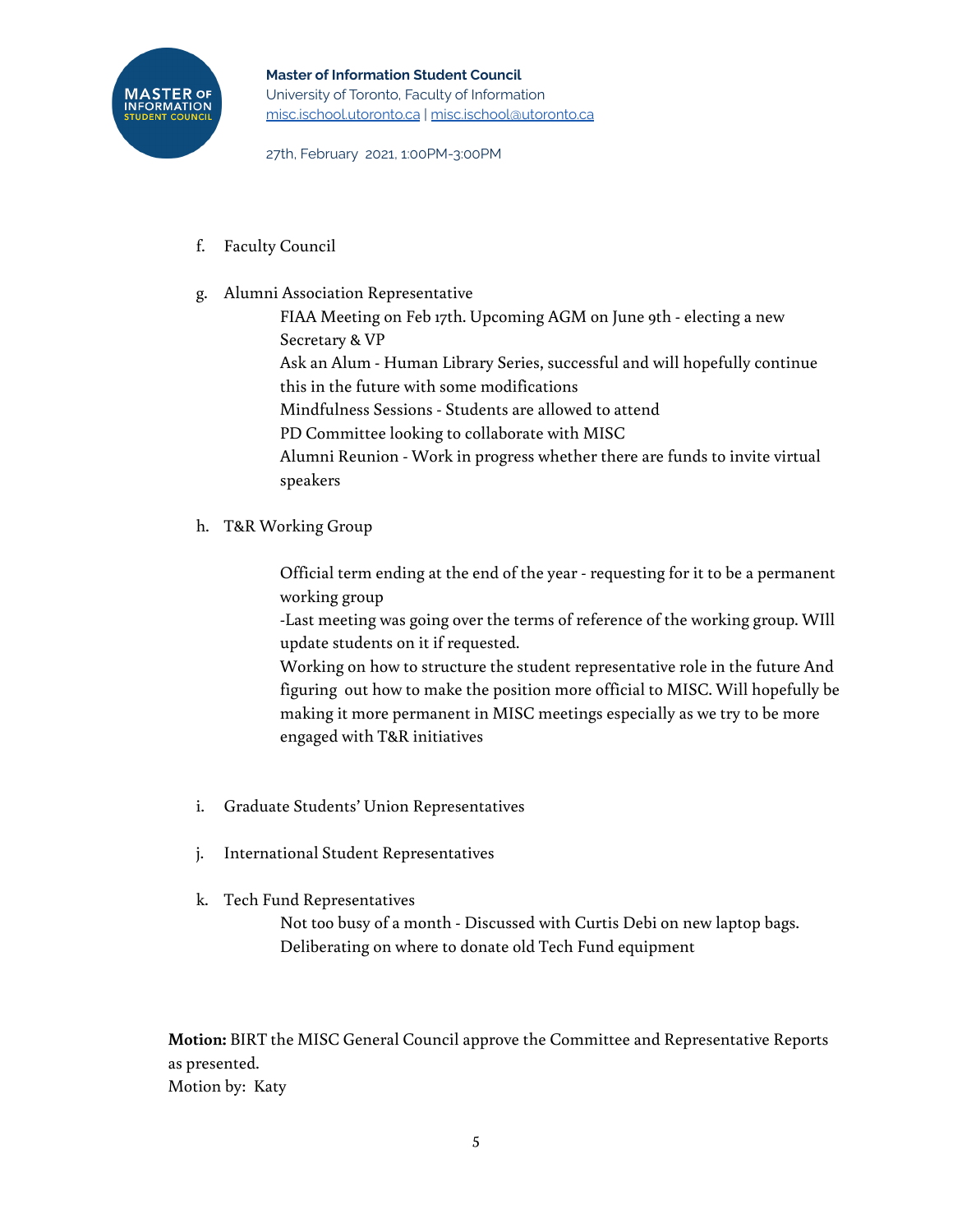

**Master of Information Student Council** University of Toronto, Faculty of Information [misc.ischool.utoronto.ca](http://misc.ischool.utoronto.ca) | [misc.ischool@utoronto.ca](mailto:misc.ischool@utoronto.ca)

27th, February 2021, 1:00PM-3:00PM

Seconded by: Carried/Failed

### **12. Working Group Reports**

a. Accessibility Interests Working Group

We have an event coming up - Register on Eventbrite Hackathon

b. Class of 2020 Continuity Working Group

Patty Facy has done lots of outreach with appearances on both TV & Radio. Will hopefully be more engaged with MISC in the next few weeks.

c. Diversity Working Group

Lo has stepped down from DWG. Lorena is taking the role. Syllabi Deconstruction had some create conversations from Faculty. Reach out if you want to be involved.

- d. Part-Time Students' Working Group
- e. **Motion:** BIRT the MISC General Council approve the Working Group Reports as presented.

Motion by: Katy Seconded by: Usman Carried/Failed

#### **13. Other business**

● Discussion: None

### **14. BIRT the meeting be adjourned**

Motion by: Katy Seconded by: Usman Carried/Failed